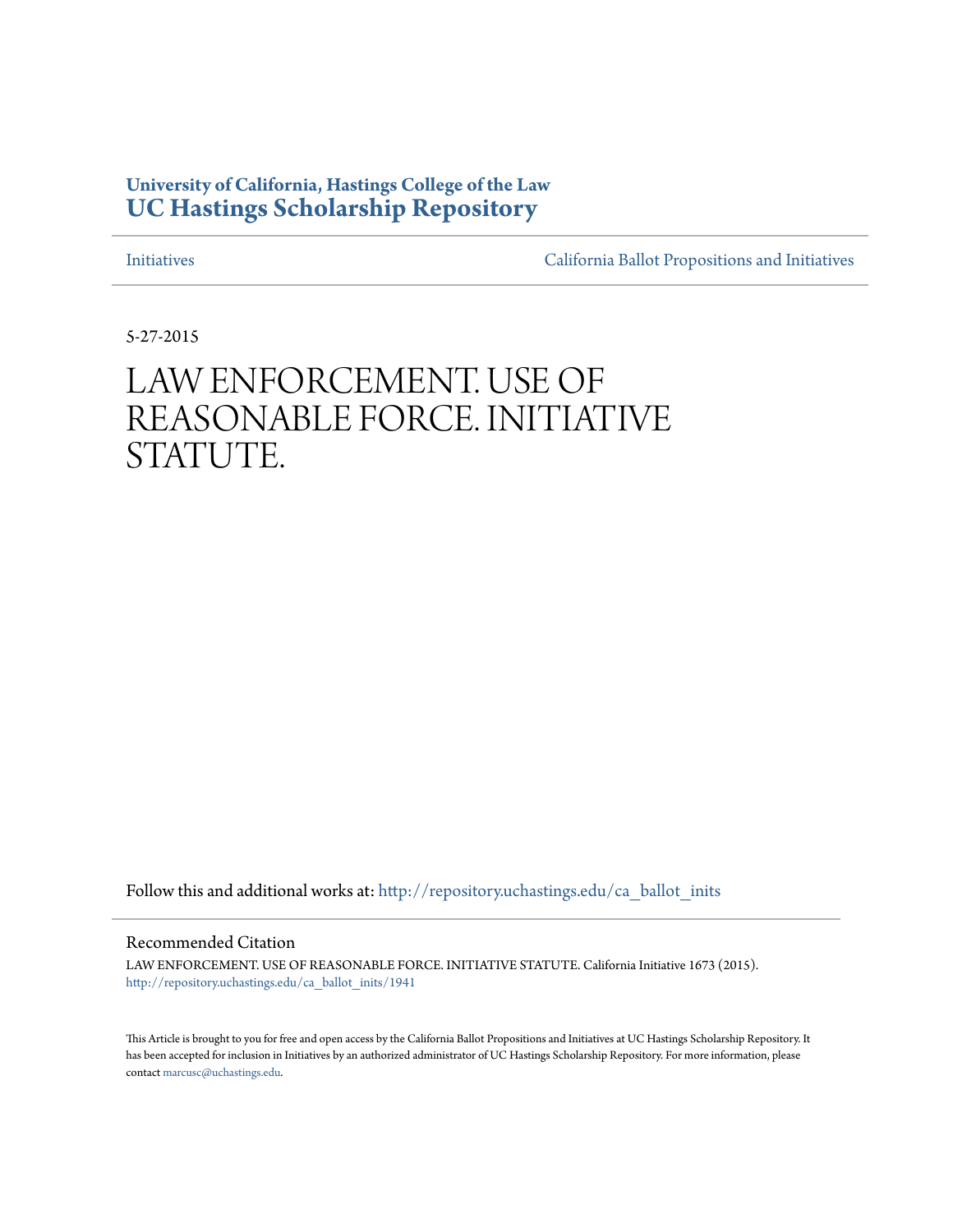March 23. 2015

Initiative Coordinator

Office of the Attorney General

1300 I Street, 17<sup>th</sup> Floor

Sacramento, CA 95814



**MAR** 2 3 2015

INITIATIVE COORDINATOR ATIORNEY GENERAL'S OFFICE

Enclosures:

- 1. The complete text of the proposed initiative measure ("Revised Use of Reasonable Force Act of 2015')
- 2. Check for \$200 payable to State of California
- 3. Initiative certification

Please prepare the circulating title and summary of the chief purpose and points of the proposed measure and advise me of the same at address give below.

Sincerely

**James T Lawrence** 

829 Grenada Lane,

Foster City, CA 94404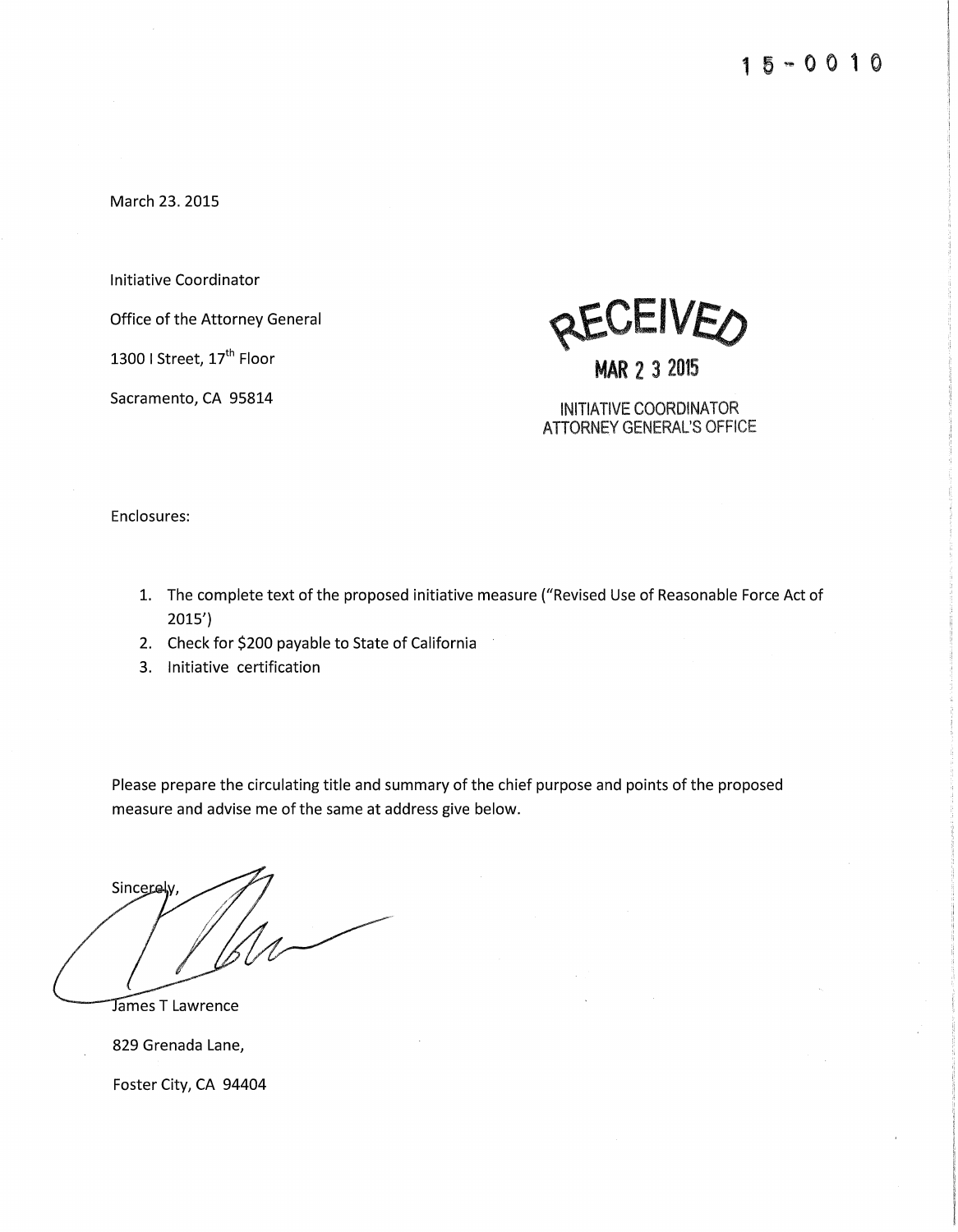**Use of Reasonable Force to effect an** *arrest,* **prevent escape, or overcome resistance Review Act**  Penal code 692,693, 694, 834, 835,148, 149, 147,195,243, 245, 843, 844, 845, 846, 196, 197, 189, 198,

- A. The abominable crimes being committed against people of color, under the disguise of "Reasonable Force" and associated penal codes are aged and out of date with today's policing methods and standard of conduct by numerous members of the police organizations state wide. The laws/statutes/regulations need immediate review and amending to prevent this ongoing and increasing level of violence committed against people of color.
- B. Along with the temporary restriction (180 days) of use of this law (s) and immediately following publishing and distribution thereof of applicable recommendations, all police organization statewide will under comprehensive training and development, to be completed within the following 365 days. Any officer who fails to complete training will be placed on administrative leave without pay.
- C. The Governor of the great state of California will appoint and empower and fund an eleven member panel to undertake this effort and ensure delivery of recommendations thereof. No member of this panel or sub committees shall be a member of any existing police organization within the state of California and six members must not have held elective office.
- D. No person shall serve in any official police capacity, public or private in the state of California prior to undergoing such training and development thereof.
- E. The state has an affirmative duty to protect, defend, and guarantee the safety of all of it residents, without any regard to the color of their skin or their ethnicity.
- F. The changes to this law/penal codes will be effective immediately and shall not be rendered ineffective nor invalided by any court, *state,* or federal until heard by a quorum of the Supreme Court of California consisting only of judges who themselves have undergoing such training and development.
- G. These new laws and or changes to existing laws shall be known as the Revised Use of Reasonable Force Act of 2015, and numbered appropriately in the California Penal Code. The text shall be prominently posted in every public office throughout the state. All laws in conflict with this law and or changes are to that extent invalid.